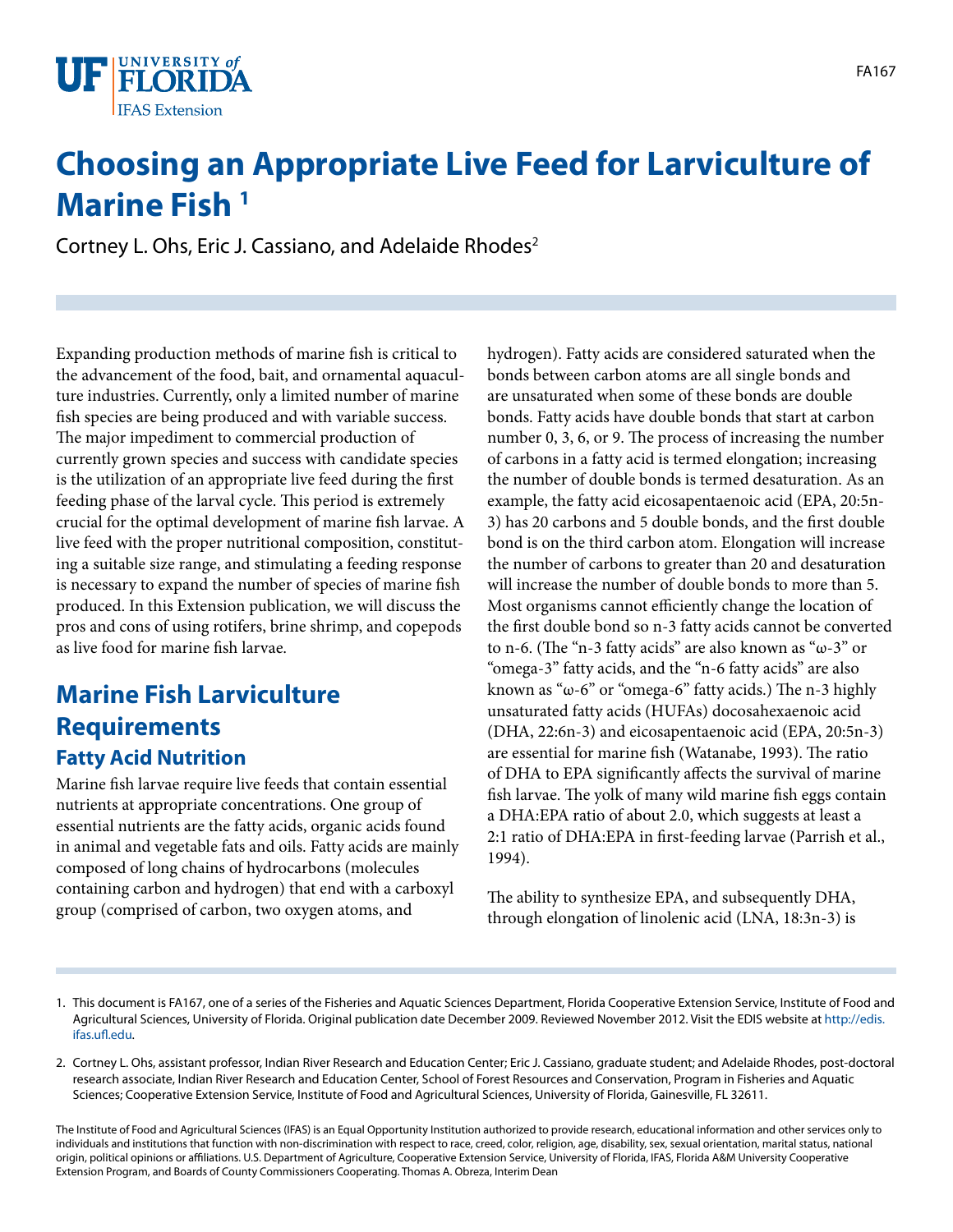absent in most tropical and subtropical marine fish. Therefore, they must rely on their diet to receive these essential nutrients. Marine fish contain large amounts of DHA and EPA in the phospholipids of their cellular membranes, specifically in the neural and visual membranes (Sargent et al., 1999). A lack of these essential fatty acids can result in retarded physiological development and altered behavior, such as impaired pigmentation and poor vision in low light intensities, resulting in increased vulnerability to predation and reduced hunting capability (Bell et al., 1995; Estevez et al., 1999; Sargent et al., 1999).

A similar situation exists for marine fish larvae and the n-6 fatty acids. Arachidonic acid (ARA, 20:4n-6) cannot be synthesized from linoleic acid (LA, 18:2n-6) by many marine fish species. ARA is a precursor to the eicosanoids, an important group of immunological compounds, which includes prostaglandins and leukotrienes. Without these compounds, the fish immune system is compromised. However, over-enrichment of ARA could have deleterious effects, so an optimal ratio for the species of interest should be maintained (Bessonart et al., 1999; Estevez et al., 1999).

#### **Physical Characteristics of Prey**

The size of live feed organisms and their ability to elicit a feeding response from fish larvae are important considerations in marine fish larviculture. The small mouth gape of many marine fish larvae limits the size of food it can consume and prevents the initial use of larger live food organisms such as brine shrimp. As fish larvae have evolved to feed on natural congregations of zooplankton, the stimuli produced by the movement of live feed organisms is needed for many marine fish larvae to elicit a feeding response. Larval mouth gape and feeding response to various live feeds are species specific; both should be established for the species to be cultured since they will determine which live food to use.

# **Live Feeds Rotifers**

Rotifers are small metazoans with over 2000 species described; most inhabit freshwater lakes and ponds (Lubzens and Zmora, 2003). Two marine species, *Brachionus plicatilis* and *B. rotundiformis* have been used to culture over 60 species of marine fish larvae and 18 species of crustacean larvae (Dhert, 1996). Rotifers produce dormant cysts following sexual reproduction. These cysts can be collected and purchased to start a new population or a portion of an existing live population can be used to initiate a new population.



Figure 1. Picture of adult rotifer with egg attached. Photo credit: Cortney Ohs.

Rotifers propagate quickly under suitable conditions, with populations doubling over a few days. Cultures can become quite dense and commonly exceed 1000 rotifers/mL. This is an advantage for fish hatcheries with a large demand for live feeds during the larval phase. On average, 20,000 to 100,000 rotifers will be fed to each fish larvae during a 20–30 day larval period (Lubzens and Zmora, 2003). Rotifers are small, with a body width (BW) of 90–350 microns (1000 micron = 1 millimeter), but are nevertheless larger than the mouth gape size range of many first feeding marine fish species. Recent studies have examined the potential for culture of a much smaller marine rotifer, *Proales similis,* which has a BW of ~40 microns (Wuller et al., 2009). So, smaller rotifers may be commercially available in the future.

Rotifers are commercially available and can be cultured in sufficient numbers to satisfy the needs of a marine fish hatchery. Rotifers can be cultured with live algae or algal paste which may simplify the process and decrease cost of production. However, there are some disadvantages to using rotifers as a live feed. Rotifers do not have the proper nutritional profile required by marine fish larvae and lack DHA, EPA, and ARA. Rotifers lack the ability to elongate shorter chain fatty acids and, therefore, must be enriched to satisfy the HUFA requirement before they are fed to marine fish larvae (Sargent et al., 1997). Currently, commercially available enrichments are fed to rotifers, and they acquire and retain potentially adequate levels of HUFAs for several hours, provided they are kept at 10°C (50°F) to reduce their metabolic rate. Once rotifers are placed in a larval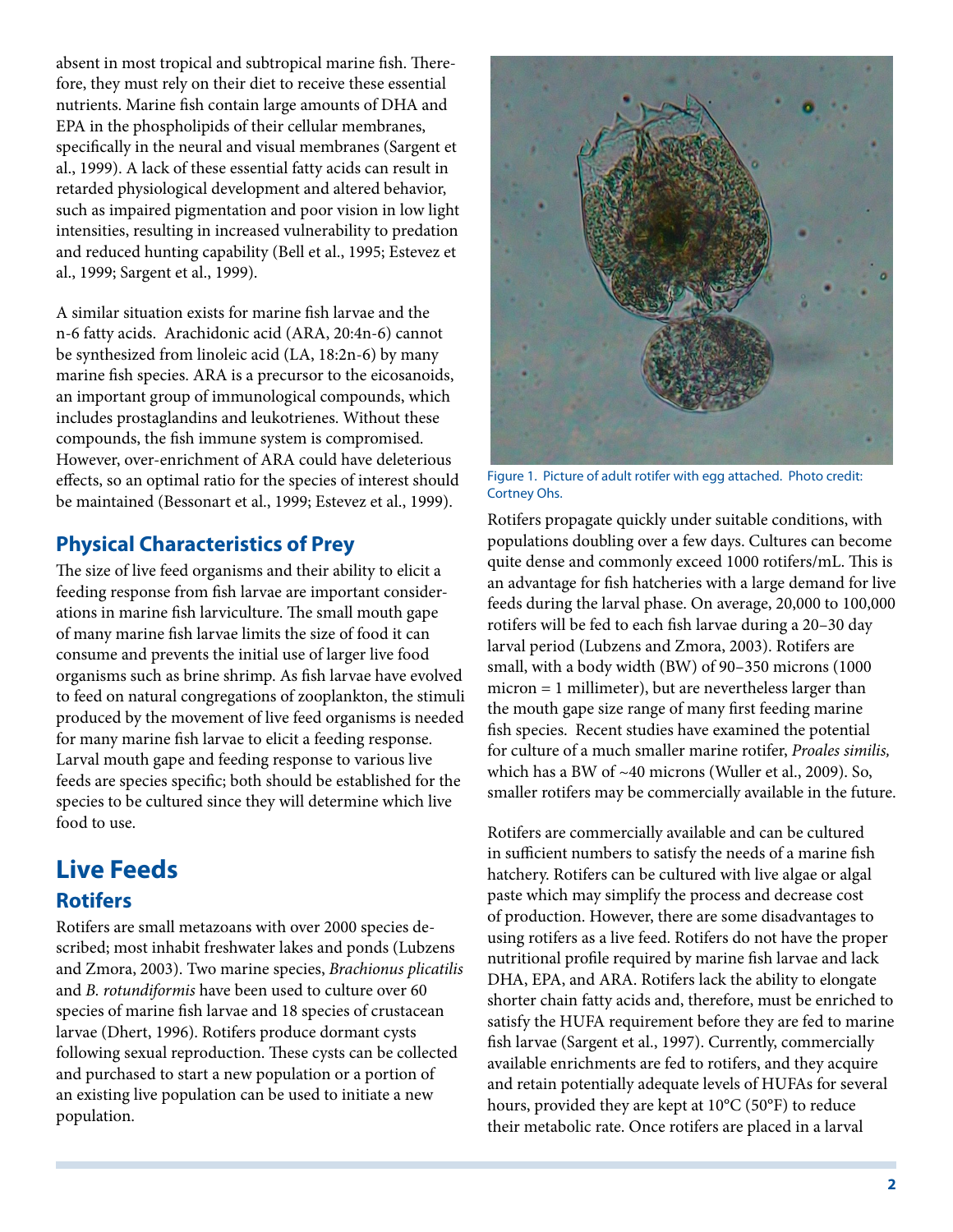culture tank, metabolism resumes and the nutrients they acquired from the enrichments are metabolized or leach: as a result the nutrients are only available to the fish larvae for a short period of time. Furthermore, while rotifers can be enriched to increase their EPA, DHA, and ARA content, the delivery mechanism is not ideal. HUFAs delivered through phospholipids are more easily absorbed by fish larvae than those available as triacylglycerols (Sargent et al., 1999). However, most enrichments use triacylglycerols instead of phospholipids to deliver HUFAs because of the ease of encapsulation and reduction in leaching.

The quantity of rotifers within a larval system must be constantly monitored to ensure rotifers do not propagate beyond the grazing pressure of fish larvae. If this occurs, fish larvae will consume nutritionally inadequate rotifers and the water quality can quickly deteriorate, subsequently decreasing survival of the fish larvae. Further evidence suggests that rotifers are not easily digested (Schipp et al., 1999) and their steady, random motion, controlled by their ciliated crown, does not induce a feeding response in all marine fish larvae (Chesney, 2005).

There are many pros and cons to feeding rotifers to marine fish larvae. Rotifers have been successfully used to culture many species of marine fish and are used for commercial production of several species, but their nutritional composition must be enriched for success, and their size and movement do not meet the needs of all species of marine fish. For further information on the culture of rotifers see Lubzens and Zmora (2003) and Dhert (1996).

#### **Brine Shrimp**

Brine shrimp *(Artemia* spp.) are the most widely used form of live feed to culture larvae in the world. Brine shrimp are wild harvested from natural hypersaline lakes as dormant cysts, which are easily collected, stored dry, and marketed. About 24 hours after cysts are introduced into 28°C saline water they hatch and nauplii can be collected. The optimal salinity for hatching is 15–35 g/L, but they can hatch from 1–80 g/L. The ability of cysts to be stored for long periods of time and relative predictability of hatching success make brine shrimp an attractive live feed for culture of many marine fish species.

Newly hatched brine shrimp nauplii are about 450 microns in body width, which is usually too large for most first feeding marine fish larvae to consume. Therefore, they are typically fed after the rotifer feeding phase and up to the transition to an artificial diet; only a few larger marine fish larvae can be fed brine shrimp nauplii at first feeding.



Figure 2. Picture of brine shrimp nauplius (nauplii are the first life stage after hatching). Photo credit: Cortney Ohs.

Brine shrimp are a nutritionally deficient live feed for most developing marine fish larvae. Like rotifers, they have insufficient levels of DHA, EPA, and ARA for marine fish larvae. Nauplii of the instar I and II stages are the most common stages fed to larval fish and develop within 24 and 36 hours after hatching, respectively. The instar I, a non-feeding stage, cannot be enriched but all other life stages should be enriched before they are fed to marine fish larvae. Enrichment of instar II can temporarily improve their nutritional composition; however, the fatty acid concentrations attained can be inconsistent because brine shrimp do not uniformly consume the enrichments and some of what the brine shrimp ingest they will metabolize before they themselves are consumed. Additionally, brine shrimp have the disadvantage of catabolizing DHA back to EPA. Therefore, the ability to increase the DHA:EPA ratio by enriching brine shrimp may be limited.

The hatching and growth characteristics of brine shrimp can also impede the success of larval culture. Decapsulation and hatching of cysts, and molting of nauplii produce shells and exoskeletons which, if not removed from the culture system, can deteriorate water quality. Recent advancements in artificial larval diets and the variable harvest and supply of brine shrimp from hypersaline lakes may decrease the aquaculture industry's use of brine shrimp in the future. However, brine shrimp are still the most commonly used food for marine larvae and serve as the primary food organism between early larval stages and weaning to dry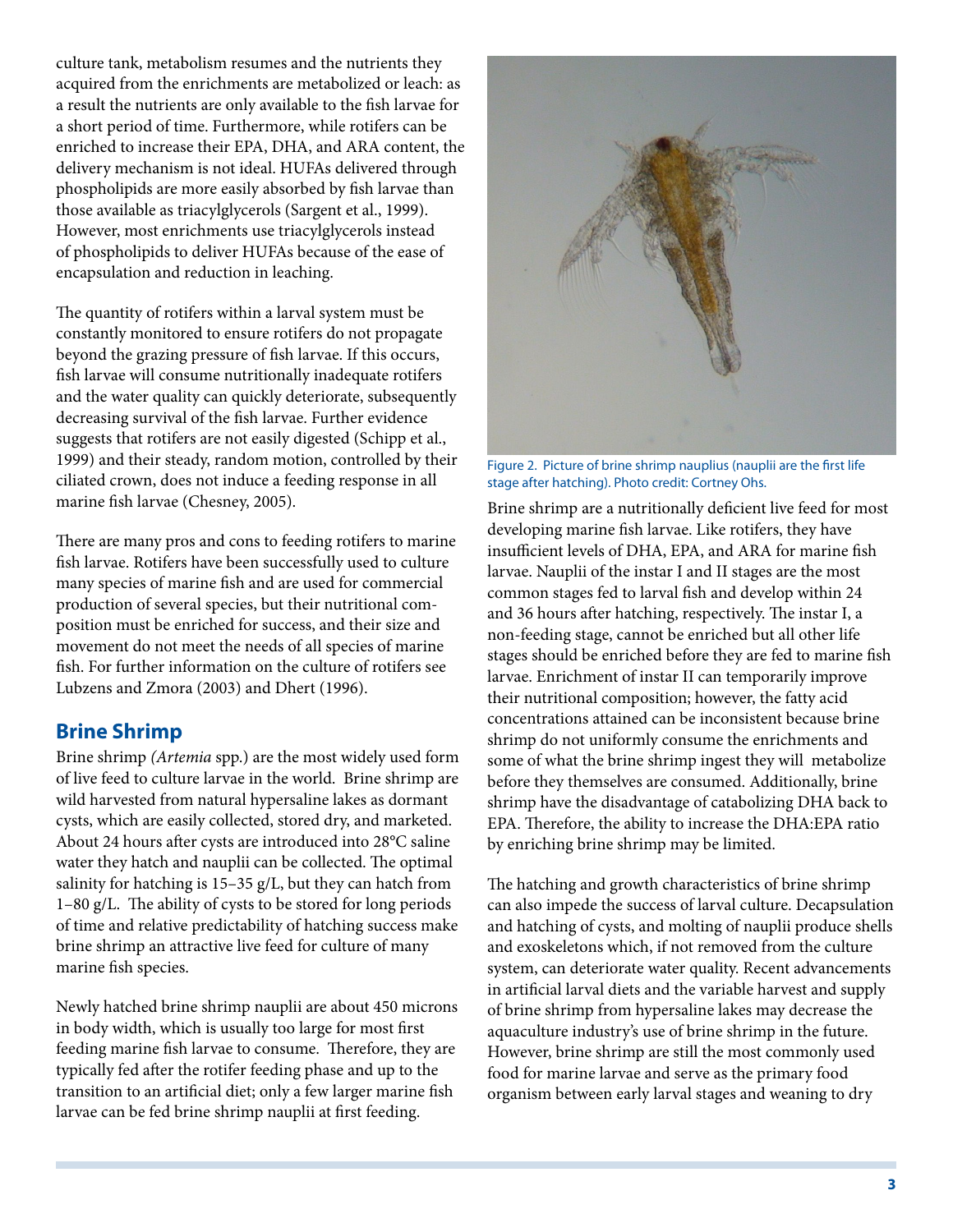diets. For further information on the culture of brine shrimp see Lavens and Sorgeloos (1999).

### **Copepods**

Copepods are tiny crustaceans, and are one of the most ubiquitous marine organisms with over 21,000 species currently described. Copepods are a major component of the marine zooplankton community (Smithsonian Institution, 2008). It is well documented that, in the wild, copepods constitute a major link in the nutrient pathway from primary producers to marine fish larvae. Marine fish larvae eat copepod nauplii, and juvenile fish consume adult copepods. The role of copepods in the marine trophic system is essential to the survival of many marine fish species. Research investigating the efficacy of using copepods to culture various fish species is at the forefront of advancing marine aquaculture. Studies focused on feeding copepods to marine fish larvae have documented improvements in growth and survival of many species worldwide.



Figure 3. Photos of an adult, and naupliar stage copepod. Photo credit: Cortney Ohs.

Copepods are able to synthesize essential HUFAs, without enrichment, and maintain appropriate DHA:EPA and EPA:ARA ratios required by marine fish larvae. In addition, as much as 90% of the total fatty acids present in copepods are in the more easily used form of phospholipids. Therefore, unlike rotifers and brine shrimp, copepods do not need to be enriched and will not lose their nutritional value quickly because of leaching or excretion.

Fish larvae consume marine copepods from three main orders: Calanoida, Harpacticoida, and Cyclopoida. Copepods have life stages including nauplii, copepodites, and adults; each stage is progressively larger in size. Nauplii are normally fed to marine fish larvae. Several species of calanoid and harpacticoid copepod nauplii have been fed to fish larvae in aquaculture. The size range of nauplii varies among species and ranges from 38–220 microns in body width. Copepod locomotion is controlled by their swimming legs and is intermittent with periods of jerky forward

motion and other periods of quiescence. This movement pattern allows fish larvae to identify copepods as prey and elicits a feeding response.

Although copepods are the preferred prey of wild marine fish larvae, their benefits to larviculture are not well documented and their use in commercial aquaculture has been slow. This is largely due to inconsistent production of substantial numbers of nauplii and species-specific culture methods which can vary greatly. The culture techniques involved with other live feeds, such as rotifers, are similar regardless of the species of rotifer.

Development of culture protocols for native copepods within your region should also be investigated to avoid the possible accidental escape of non-native species. Best management practices of an aquaculture facility should prevent direct discharge of culture water into local saline waters. Research must continue to be conducted to define appropriate culture methods for various species of copepods. In the future, copepods may allow for commercial production of many new species of marine fish larvae because they provide for survival and growth through the critical first feeding stage. Additionally, copepods may increase efficiency of the larval phase of species currently fed rotifers. However, there are some cons for use of copepods. Commercial sources of copepods are not common compared to rotifers and brine shrimp. Only a few species of calanoid copepods in the genus *Acartia* produce resting and/or subitaneous (long-term dormancy) eggs, which are being investigated for storage and marketing of eggs. Identification of species-specific culture methods is critical for commercial availability of copepods. Additionally, copepods have not been successfully cultured using any diet other than live algae. Prepared diets and algal paste have not been successful but warrant further investigation. Therefore, the culture of copepods requires more space, equipment, and time to culture the live algae, which is not required for culturing rotifers or hatching brine shrimp. For further information on the culture of copepods see Lee et al. (2005).

# **Conclusion**

The decision whether to use rotifers, brine shrimp, and/ or copepods should be based on the species of fish larvae being produced and the best way to deliver nutrients to accommodate the feeding capabilities of the fish species. Rotifers and brine shrimp have been successfully used to culture many species of marine fish through the larval phase. Well documented culture protocols, improvements in nutritional enrichments, and readily available cysts make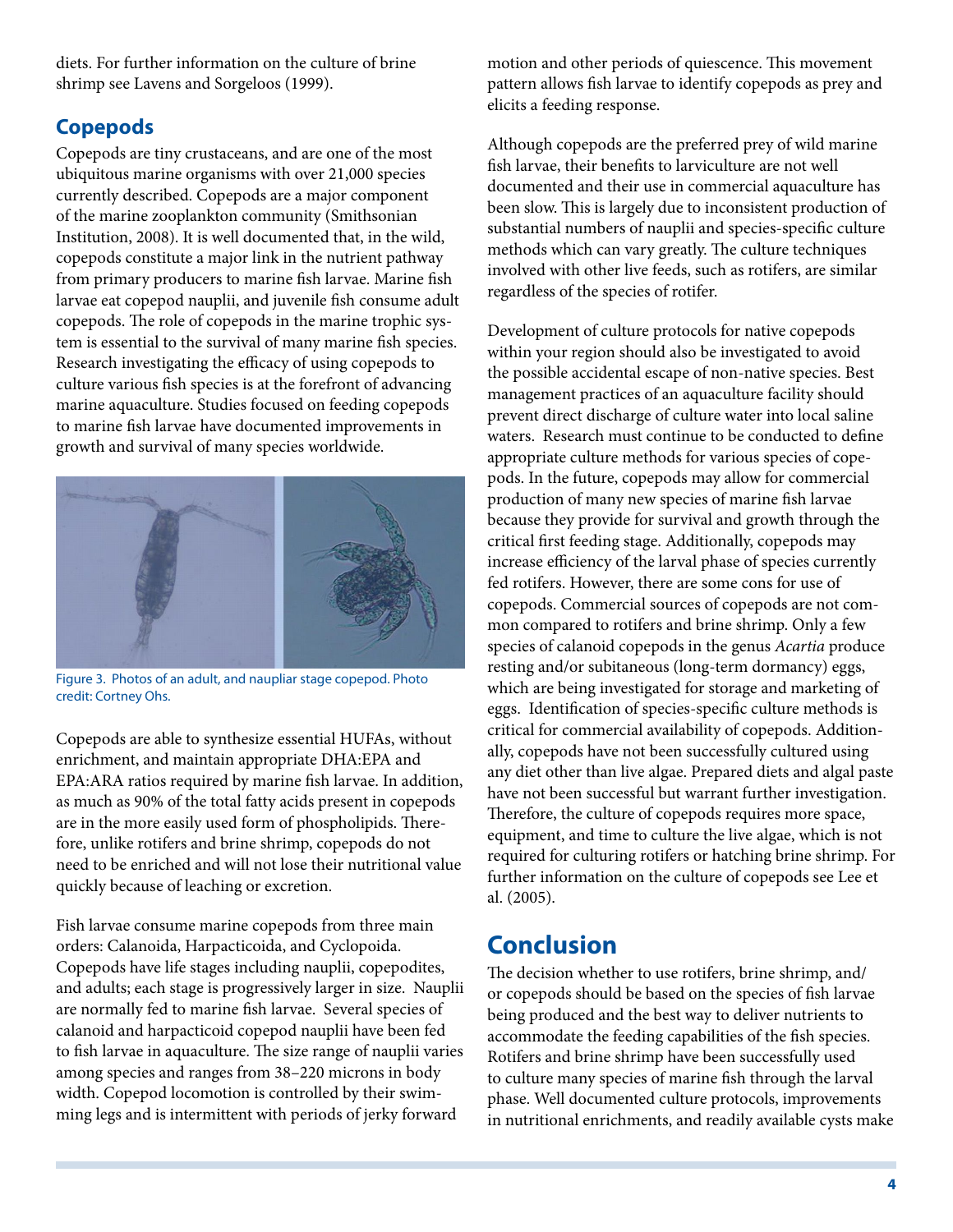these live feeds appealing. Species of copepods have been investigated and appropriate culture protocols are being developed. Currently, there are many research projects occurring worldwide evaluating the culture methods for copepods and feeding them to new species of marine fish. Determining economic costs and benefits of live food organisms should include any improvements in survival, growth rate, and stress resistance gained by the marine fish being cultured to fully account for the benefits.

### **Further Reading**

Lee, C. S., P. J. O'Bryen, N. H. Marcus, 2005. Copepods in Aquaculture. Blackwell Publishing, Ames, Iowa. 269 pp.

Lavens, P., P. Sorgeloos, 1999. Manual on the production and use of live food for aquaculture. FAO Fisheries Technical Paper No. 361. FAO, Rome, Italy. 305 pp.

Stottrup, J.G., L. A. McEvoy, 2003. Live Feeds in Marine Aquaculture. Blackwell Scientific Publications Ltd, Oxford, United Kingdom. 318 pp.

### **References**

Bell, J. G., J. D. Castell, D. R. Tocher, F. M. Macdonald, and J. R. Sargent. 1995. Effects of different dietary arachidonic acid:docosahexaenoic acid ratios on phospholipid fatty acid compositions and prostaglandin production in juvenile turbot *(Scophthalmus maximus)*. Fish Physiology and Biochemistry 14: 139–151.

Bell, J. G., L. A. McEvoy, A. Estevez, R. J. Shields, and J. R. Sargent. 2003. Optimising lipid nutrition in first-feeding flatfish larvae. Aquaculture 227: 211–220.

Bell, M. V., R. J. Henderson, and J. R. Sargent. 1985. Changes in the fatty acid composition of phospholipids from turbot *(Scophthalmus maximus*) in relation to dietary poly-unsaturated fatty-acid deficiencies. Comparative Biochemistry and Physiology B-Biochemistry & Molecular Biology 81: 193–198.

Bessonart, M., M. S. Izquierdo, M. Salhi, C. M. Hernandez-Cruz, M. M. Gonzalez, and H. Fernandez-Palacios. 1999. Effect of dietary arachidonic acid levels on growth and survival of gilthead sea bream *(Sparus aurata* L.) larvae. Aquaculture 179: 265–275.

Chesney, E.J., 2005. Copepods as live prey: A review of factors that influence the feeding success of marine fish larvae. In: Lee, C.S., P. J. O'Bryen, N. H. Marcus (Eds.), Copepods in Aquaculture. Blackwell Publishing, Ames, pp. 133–150.

Dhert, P., 1996. Rotifers. In: Lavens, P., P. Sorgeloos (Eds.), Manual on the Production and Use of Live Food for Aquaculture. FAO Fisheries Technical Paper No. 361. Rome, FAO. pp. 49–78.

Estevez, A., L. A. McEvoy, J. G. Bell, and J. R. Sargent. 1999. Growth, survival, lipid composition and pigmentation of turbot *(Scophthalmus maximus*) larvae fed live-prey enriched in arachidonic and eicosapentaenoic acids. Aquaculture 180: 321–343.

Lubzens, E., O. Zmora, 2003. Production and nutritional value of rotifers. In: Stottrup, J. G., L. A. McEvoy (Eds.), Live Feeds in Marine Aquaculture. Blackwell Scientific Publications Ltd, Oxford, pp. 17–64.

Parrish, C. C., J. D. Castell, J. A. Brown, L. Boston, J. S. Strickland, and D. C. Somerton. 1994. Fatty acid composition of Atlantic halibut eggs in relation to fertilization. Bulletin of the Aquaculture Association of Canada 94: 36–38.

Sargent, J., G. Bell, L. Mcevoy, D. Tocher, and A. Estevez. 1999. Recent developments in the essential fatty acid nutrition of fish. Aquaculture 177: 191–199.

Sargent, J., L. McEvoy, J. G. Bell, 1997. Requirements, presentation and sources of polyunsaturated fatty acids in marine fish larval feeds. Aquaculture 155: 117–127.

Schipp, G. R., J. M. P. Bosmans, and A. J. Marshall. A method for hatchery culture of tropical calanoid copepods, *Acartia* spp. Aquaculture 174: 81–88.

Smithsonian Institution 2008. The World of Copepods. T. Chad Walter, database manager. National Museum of Natural History, Department of Invertebrate Zoology. Last accessed: May 2009. Available: [http://invertebrates.si.edu/](http://invertebrates.si.edu/copepod/ ) [copepod/](http://invertebrates.si.edu/copepod/ )

Watanabe, T. 1993. Importance of docosahexaenoic acid in marine larval fish. Journal of World Aquaculture Society 24: 152–161.

Wuller, S., Y. Sakakura, and A. Hagiwara. 2009. The minute monogonont rotifer *Proales similis* de Beauchamp: Culture and feeding to small mouth marine fish larvae. Aquaculture 293: 62–67.